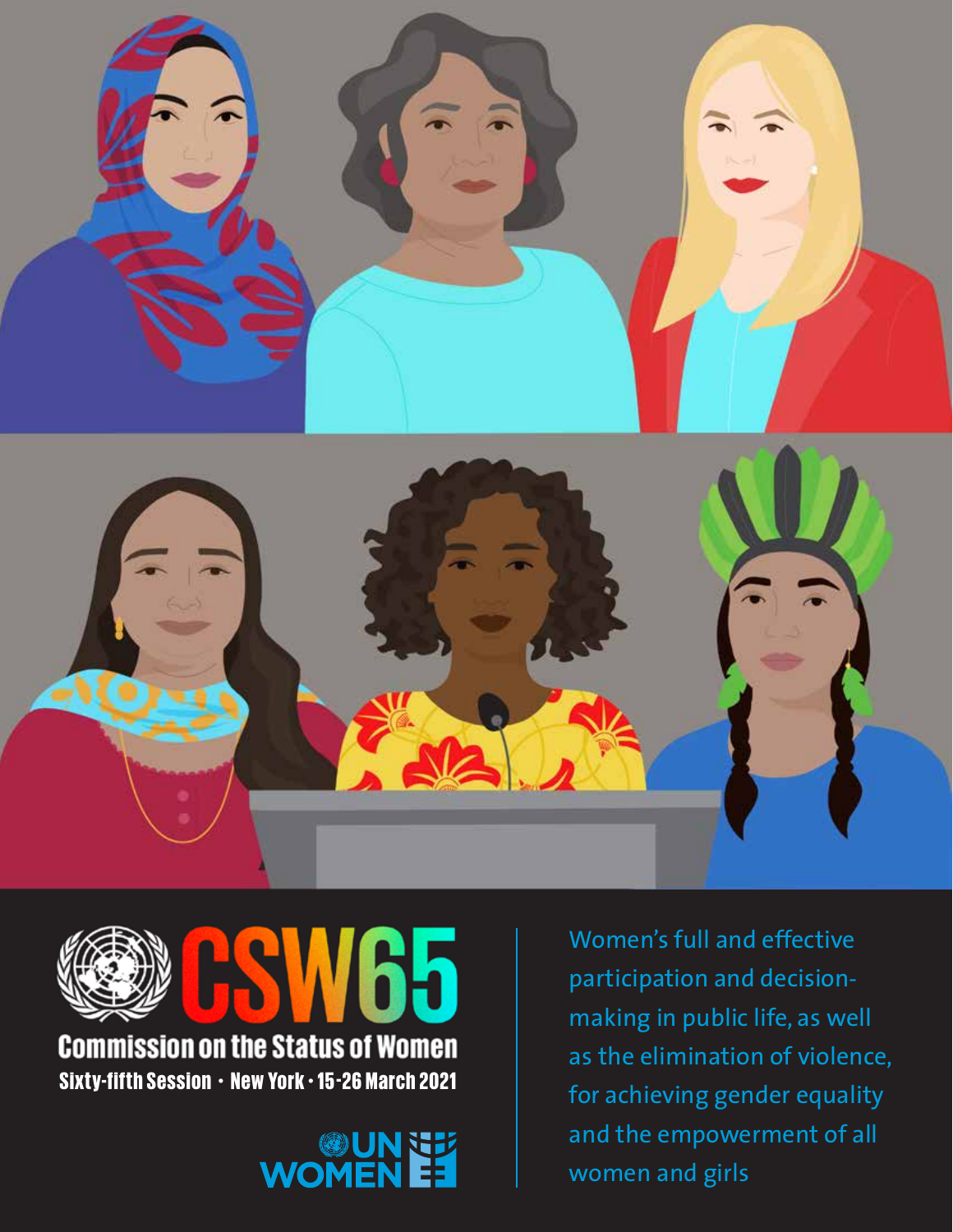#### MANDATE OF THE COMMISSION

The Commission on the Status of Women (CSW), a functional commission of the United Nations Economic and Social Council (ECOSOC), is a global policy-making body dedicated exclusively to promoting gender equality and the empowerment of women.

The Commission was established by ECOSOC resolution 11(II) of 21 June 1946 with a mandate to prepare recommendations on promoting women's rights in political, economic, civil, social and educational fields. The Commission is also responsible for monitoring, reviewing and appraising progress achieved and problems encountered in the implementation of the Beijing Declaration and Platform for Action of 1995 and of the outcomes of the twenty-third special session of the General Assembly of 2000, at all levels, and to support gender mainstreaming. The Commission also contributes to the follow-up to the 2030 Agenda for Sustainable Development so as to accelerate the realization of gender equality and the empowerment of women and girls.

Every year, representatives of Member States, United Nations entities and non-governmental organizations in consultative status with ECOSOC gather at United Nations Headquarters in New York for the Commission's annual session. Usually held for ten days in March, the session provides an opportunity to review progress towards gender equality and the empowerment of women, identify challenges, set global standards and norms and formulate policies to promote gender equality and women's empowerment worldwide. The session is also a key opportunity for policy makers, advocates, researchers and activists to network and strategize, mobilize and plan new initiatives and actions to further the cause of gender equality and women's empowerment.

## PROGRAMME OF WORK AND WORKING **METHODS**

The Commission's annual programme of work and its working methods are set out in relevant ECOSOC resolutions. The current working methods call for a thematic approach, and determine the inter-active nature of the session, the format of the outcomes and the participation of non-governmental organizations (see ECOSOC resolution 2015/6). The Commission's multi-year programme of work for the period 2021-2024 is laid out in ECOSOC resolution 2020/15.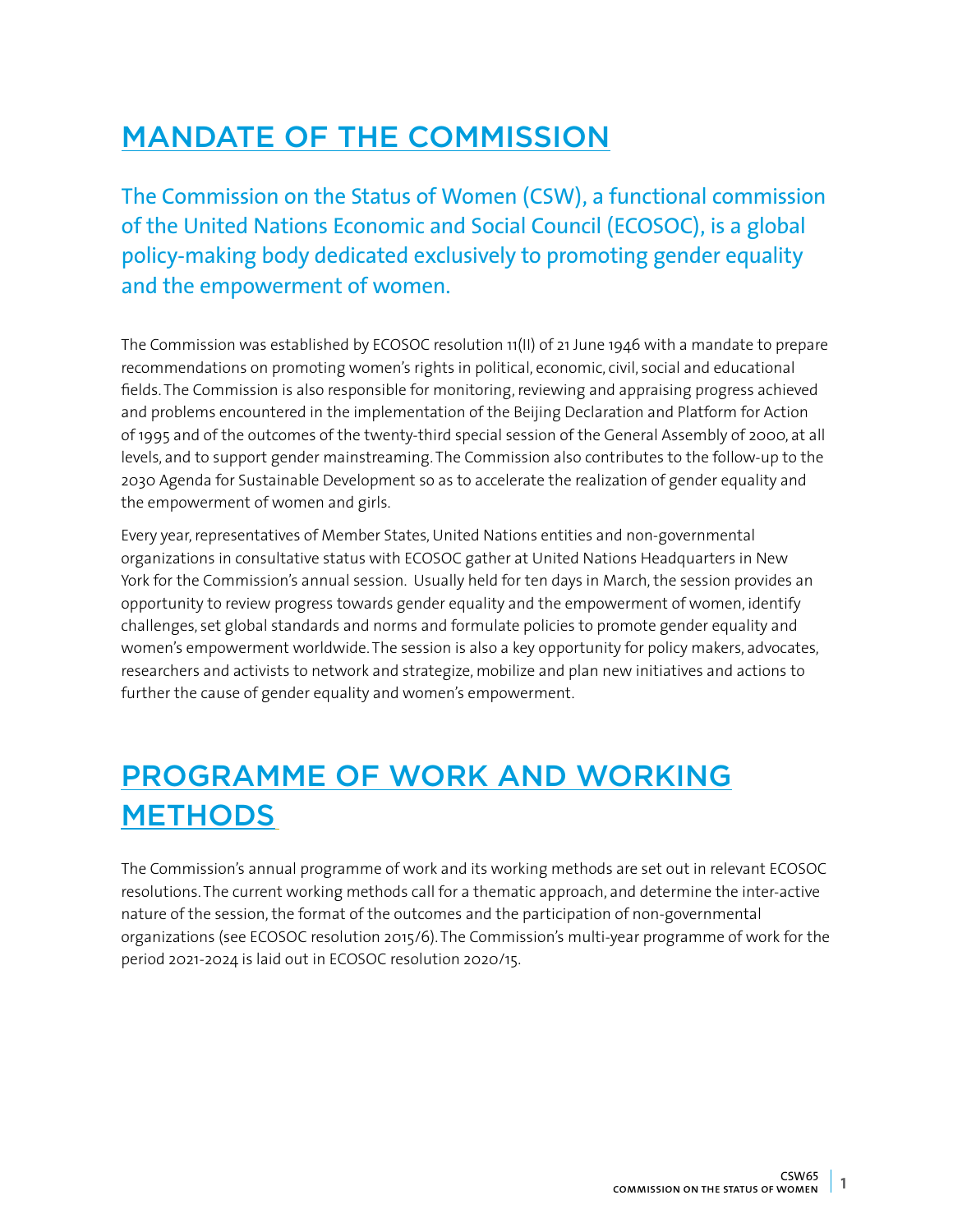# IMPLICATIONS OF COVID-19 ON THE SIXTY-FIFTH SESSION

It is anticipated that the coronavirus disease (COVID-19) pandemic will continue to impose limitations on the conduct of intergovernmental meetings at United Nations Headquarters in 2021. In view of the ongoing constraints, the sixty-fifth session of the Commission will take place in a hybrid format which will include a limited number of in-person formal meetings, informal virtual meetings and/or proceeding with a portion of work through correspondence.

## SIXTY-FIFTH SESSION (2021)

The sixty-fifth session of the Commission will take place from 15 to 26 March 2021. The Commission will address as its priority theme 'Women's full and effective participation and decision-making in public life, as well as the elimination of violence, for achieving gender equality and the empowerment of all women and girls'. In addition, it will evaluate progress in the implementation of the agreed conclusions from the sixtieth session (2016) on 'Women's empowerment and the link to sustainable development". The ten-day session will include a ministerial segment with round tables and other interactive dialogues, and a general discussion. Stakeholders will organize virtual side events to draw attention to critical aspects of the work on gender equality. Details are available at: https://www.unwomen.org/en/ csw/csw65-2021.

## **OUTCOMES**

#### **Agreed conclusions on the priority theme**

These are the Commission's principal outcome on the priority theme. They are negotiated by all Member States, are short and succinct, and identify gaps and challenges in the implementation of previous commitments and make action-oriented recommendations for all States, relevant intergovernmental bodies, mechanisms and entities of the United Nations system and other relevant stakeholders. They aim to accelerate implementation and are widely disseminated to the public so as to encourage follow-up action (resolution 2015/6).

#### **Other outcomes**

The Commission usually adopts a small number of resolutions on different topics. In addition, summaries by the Chair of the Commission of high-level round tables and interactive dialogues highlight key issues discussed, including recommendations for further action. These summaries are not negotiated.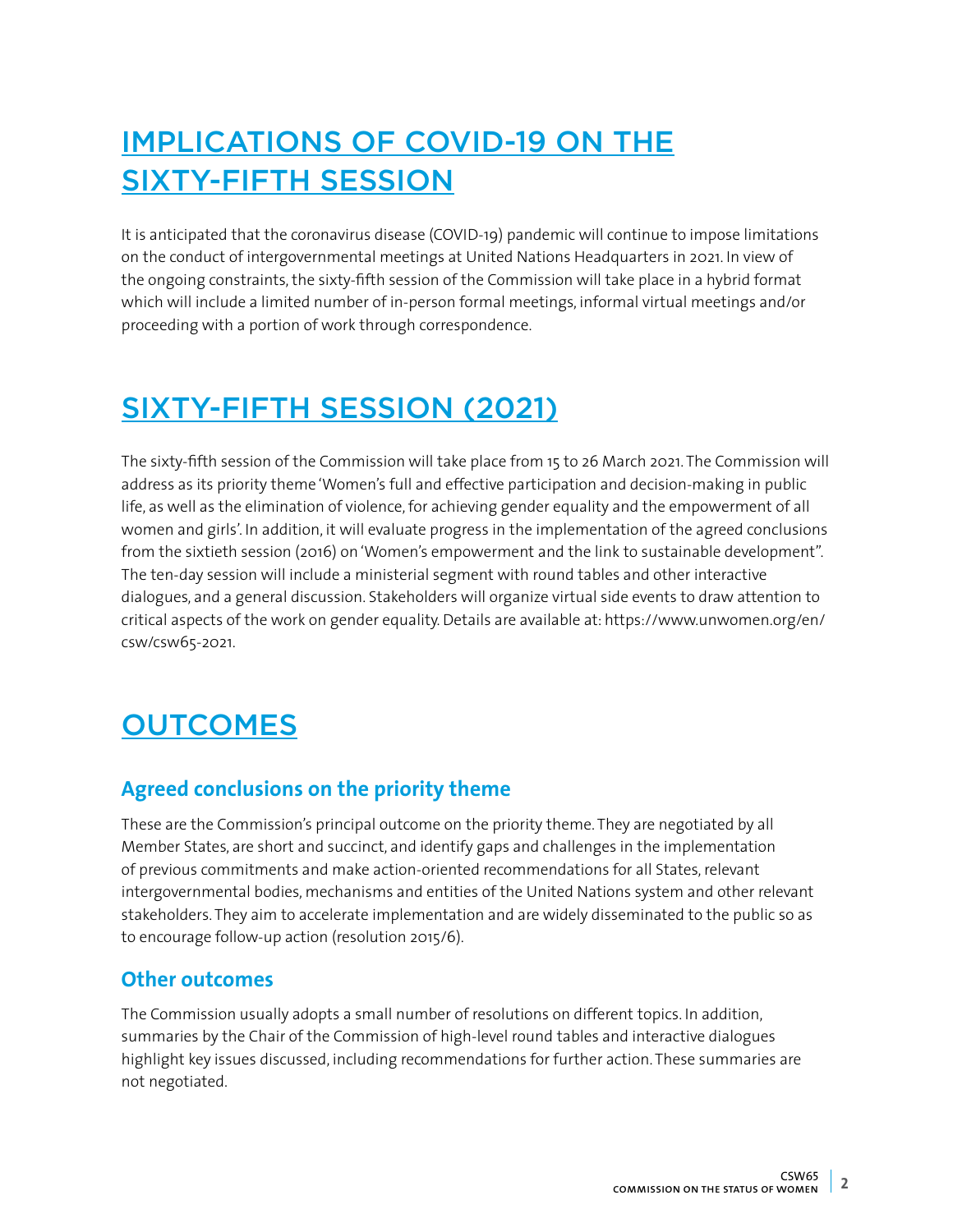## **DOCUMENTATION**

The Commission will consider a number of reports prepared by UN-Women, including a report on the priority theme and a report on progress made on the review theme at national level. Statements submitted by NGOs also form part of the documentation for the session. The following documents will become available on the CSW website at<https://www.unwomen.org/en/csw/csw65-2021> six weeks prior to the session:

- E/CN.6/2021/1: Provisional agenda and annotations
- E/CN.6/2021/1/Add.1: Proposed organization of work
- E/CN.6/2021/2: Normative aspects of the work of the United Nations Entity for Gender Equality and the Empowerment of Women (Report of the Under-Secretary-General/Executive Director of UN-Women)
- E/CN.6/2021/3: Women's full and effective participation and decision-making in public life, as well as the elimination of violence, for achieving gender equality and the empowerment of all women and girls (Report of the Secretary-General)
- E/CN.6/2021/4: Women's empowerment and the link to sustainable development (Report of the Secretary-General)
- E/CN.6/2021/5: Discussion guide for the Commission on the Status of Women ministerial segment on the priority theme (Note by the Secretariat)
- A/HRC/47/20-E/CN.6/2021/6: Report of the United Nations Entity for Gender Equality and the Empowerment of Women on the activities of the United Nations Trust Fund in Support of Actions to Eliminate Violence against Women
- E/CN.6/2021/7: Results of the sessions of the Committee on the Elimination of Discrimination against Women (Note by the Secretariat)
- E/CN.6/2021/NGO/1-146: Written statements submitted by non-governmental organizations.

#### THE ROLE OF UN-WOMEN

UN-Women is the United Nations organization dedicated to gender equality and the empowerment of women. A global champion for women and girls, UN-Women was established to accelerate progress on realizing their rights and meeting their needs worldwide. UN-Women supports United Nations Member States as they set global standards for achieving gender equality, and works with governments and civil society to design laws, policies, programmes and services needed to implement these standards. It stands behind women's enjoyment of their human rights in all aspects of life, focusing on five priority areas: increasing women's leadership and participation; ending violence against women; engaging women in all aspects of peace and security processes; enhancing women's economic empowerment; and making gender equality central to national development planning and budgeting. UN-Women also coordinates and promotes the United Nations system's work in advancing gender equality.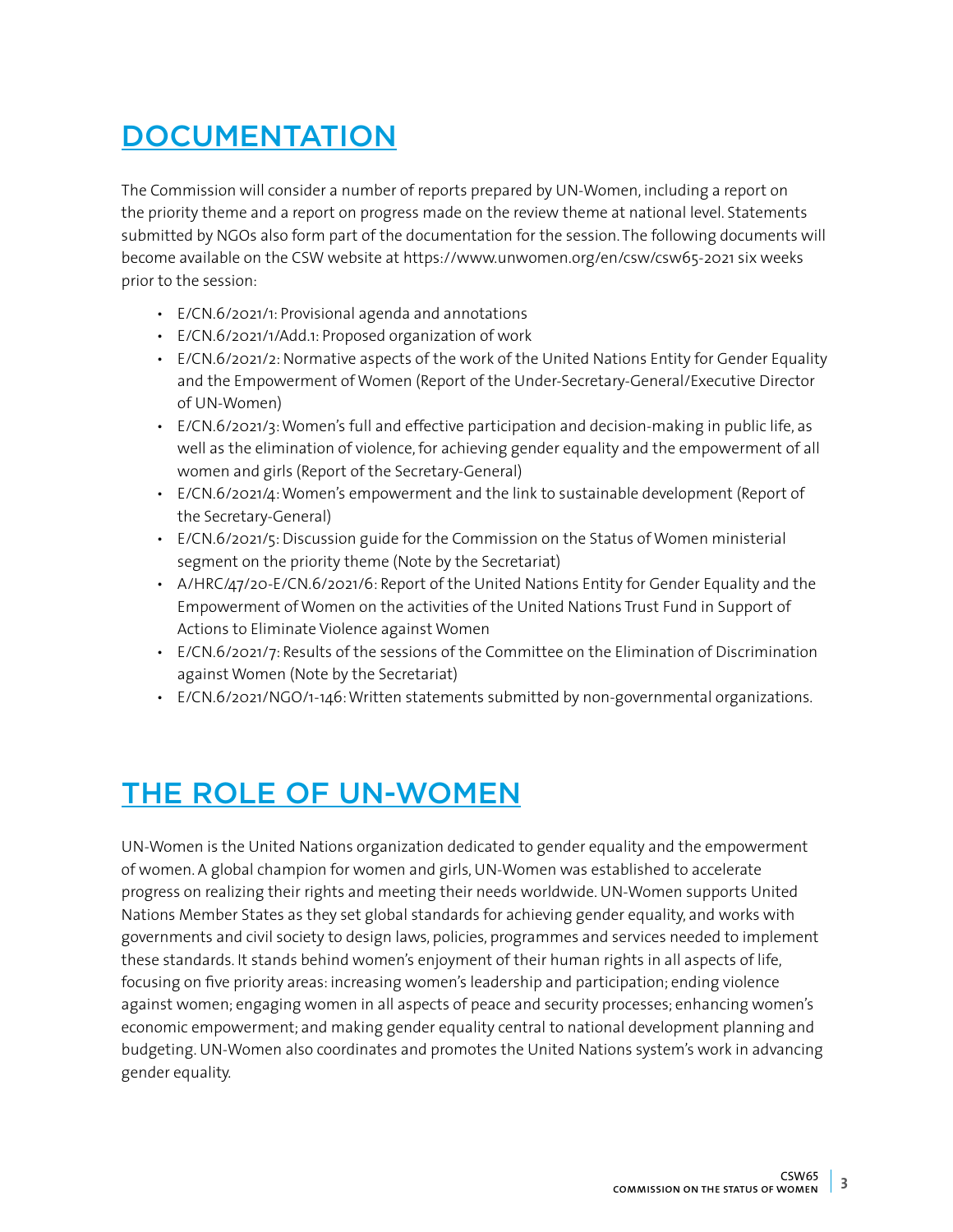UN-Women serves as the substantive Secretariat of the Commission and in that capacity, supports all aspects of the Commission's work. UN-Women prepares the evidence-base, policy analysis and recommendations that underpin the Commission's deliberations on the themes selected for each session, as well as for negotiated outcomes. UN-Women reaches out to stakeholders, creates awareness and works to build alliances and forge consensus around the topics under consideration. The Entity facilitates the participation of civil society representatives in the Commission's sessions.

In the lead-up to CSW65, UN Women convened a virtual expert group meeting on 'Women's full and effective participation and decision-making in public life, as well as the elimination of violence, for achieving gender equality and the empowerment of all women and girls', from 5 - 8 October 2020. The Entity will also convene or facilitate other preparatory activities, including for civil society.

## MEMBERS AND BUREAU OF THE COMMISSION ON THE STATUS OF WOMEN

The Commission consists of 45 members who are elected for a period of four years by ECOSOC on the basis of equitable geographical distribution, according to the following pattern:

- (a) Thirteen members from African States
- (b) Eleven members from Asia-Pacific States
- (c) Nine members from Latin American and Caribbean States
- (d) Eight members from Western European and other States
- (e) Four members from Eastern European States.

#### **Membership of the sixty-fifth session** (Term expires at close of session in year)

| 1. Algeria 2022    | 16. Ecuador 2022           | 31. Nicaragua 2022          |
|--------------------|----------------------------|-----------------------------|
| 2. Armenia 2023    | 17. Equatorial Guinea 2023 | 32. Niger 2021              |
| 3. Australia 2023  | 18. Estonia 2021           | 33. Peru 2021               |
| 4. Bahrain 2021    | 19. Germany 2023           | 34. Philippines 2024        |
| 5. Bangladesh 2023 | 20. Ghana 2022             | 35. Republic of Korea 2022  |
| 6. Belarus 2023    | 21. Haiti 2022             | 36. Russian Federation 2024 |
| 7. Brazil 2024     | 22. Iraq 2022              | 37. Saudi Arabia 2022       |
| 8. Canada 2021     | 23. Ireland 2021           | 38. Senegal 2024            |
| 9. Chile 2021      | 24. Israel 2021            | 39. Somalia 2024            |
| 10. China 2021     | 25. Japan 2022             | 40. South Africa 2023       |
| 11. Colombia 2024  | 26. Kenya 2022             | 41. Switzerland 2024        |
| 12. Comoros 2022   | 27. Malaysia 2023          | 42. Togo 2023               |
| 13. Congo 2022     | 28. Mexico 2024            | 43. Tunisia 2021            |
| 14. Cuba 2023      | 29. Mongolia 2024          | 44. Turkmenistan 2022       |
| 15. Denmark 2024   | 30. Namibia 2021           | 45. United States 2023      |